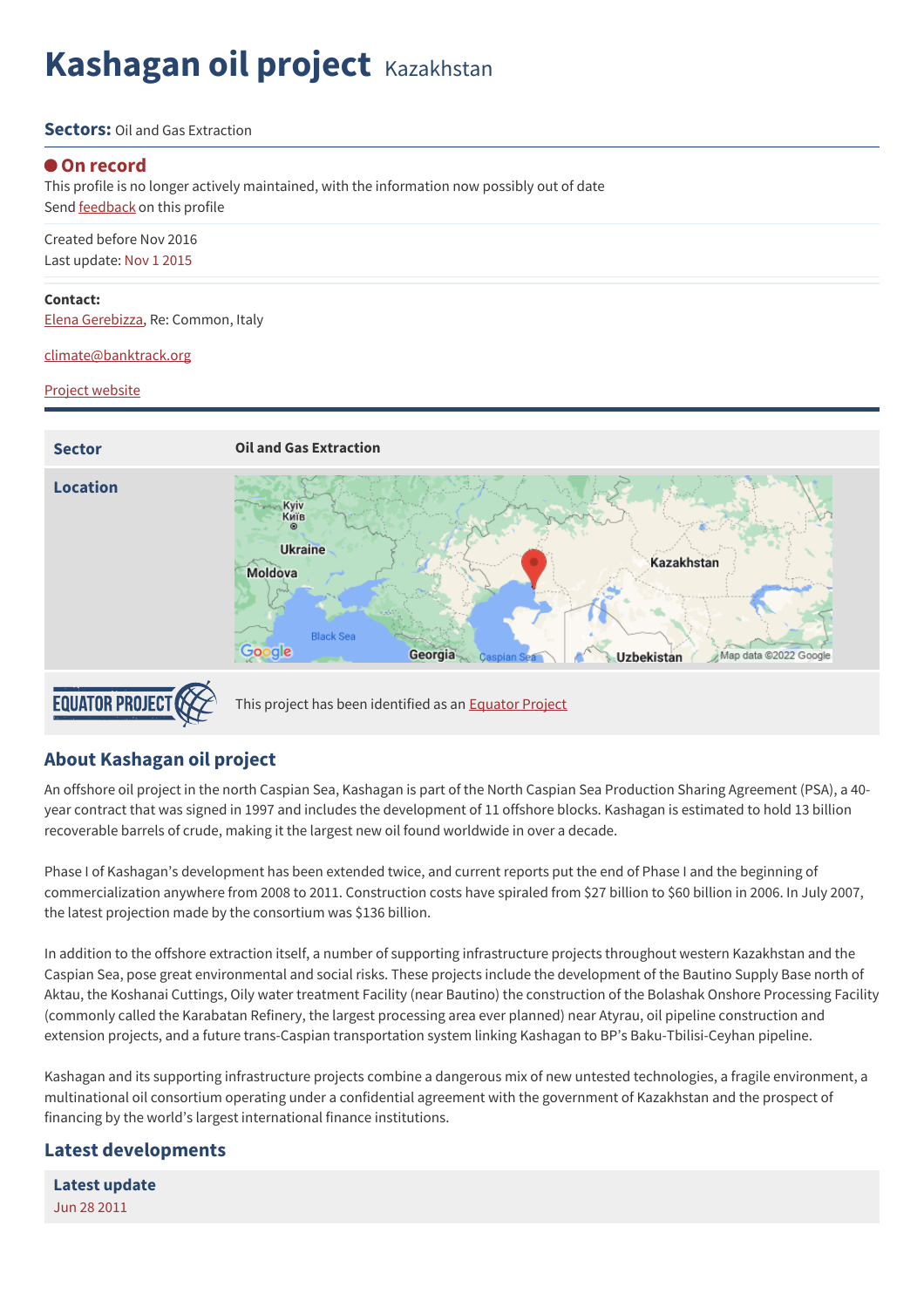### **What must happen**

International financing of Kashagan and the other components of the North Caspian PSA must be halted or conditional to stringent compliance with the highest international standards for environmental protection and corporate responsibility.

## **Impacts**

## **Social and human rights impacts**

Kashagan not only threatens the environment, it also threatens the livelihoods of millions of residents of the Caspian region. Oil development in the north Caspian places the tourism and fishing industries at risk and prevents investment in other economic ventures that could contribute to the sustainability of the region.

Though Kashagan's expected profit is approximately \$600 billion, 90 percent of residents in the nearby oil boomtown of Atyrau live below the poverty line (the corresponding figure for the country as a whole is 20 percent). According to unofficial data, unemployment in Atyrau is at 70 percent.

### **Environmental and climate impacts**

The Kashagan oil field is located within a protected territory—the shallow nature reserve zone of the north Caspian Sea. Most notably, the [endangered](http://iucn.org/about/work/programmes/species/red_list/2008_threatened_species_photo_gallery___case_studies/index.cfm) sturgeon migrate through this area to their spawning grounds, the endangered Caspian Seal's whelping grounds are found here, and numerous bird species migrate through this area.

The shallow water depths (2-10 meters) and extreme weather conditions (summer highs of 45 degrees Celsius/winter lows of –40 degrees Celsius), create a situation in which oil extraction and transport is extremely difficult and bears high risk of causing irreparable environmental devastation.

Of particular concern are the winter ice floes that threaten to overrun the artificial islands constructed for extraction activities and the undersea pipelines that transport the crude to shore. In 2005/2006, construction was forced to stop for four months due to ice movement.

Further complicating matters, Kashagan crude contains high levels of sulphide impurities, which must be removed before oil can be exported. Sulfur removal is extremely polluting, and carries major risks for nearby communities. According to local experts interviewed during the most recent FFM (September 2007) a technology good enough to allow a sustainable treatment of sulphur emissions and storage may not exist at the moment.

Adding concern to the project is the fact that Agip KCO and the Kazakhstan Ministry of the Environment are in conflict regarding a waste management plan for the project, despite the fact that the PSA requires zero discharge. There is also no emergency plan for local residents living near the Karabatan Refinery.

Finally, there has been little to no project information made available to the public despite repeated requests from local activists, and the public was not involved in the development of the project's Environmental Impact Assessment.

## **Governance**

## **Brief history**

On 24 January 2007, a Memorandum of Understanding was signed by the participant companies in the Agip KCO consortium, those in the TengizChevroil consortium and KazMunaiGaz to create an estimated \$3 billion trans-Caspian oil transport system.

As reported by the Jamestown Foundation's Eurasia Daily Monitor, the "agreement envisages a shuttle system of sea tankers to carry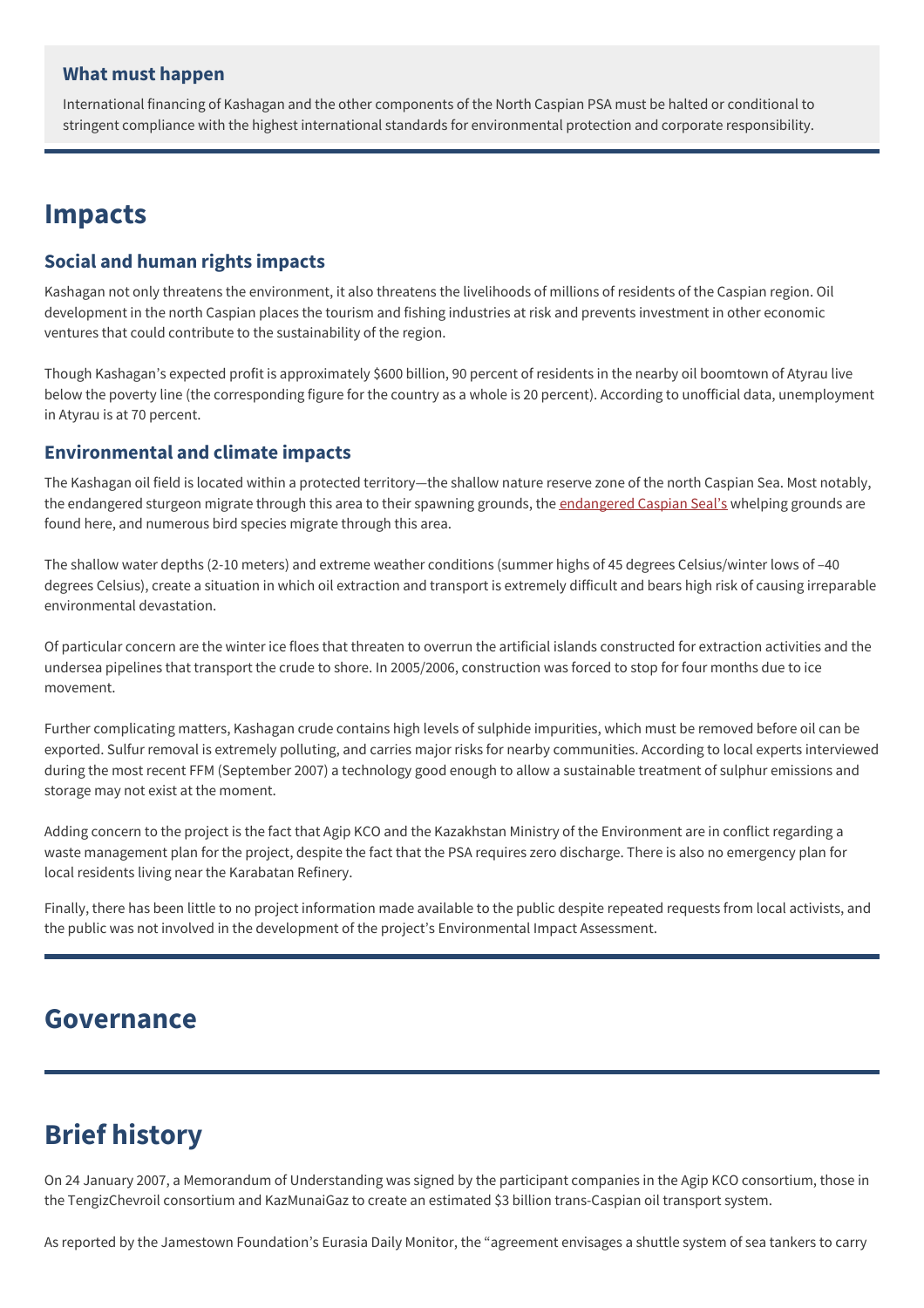oil from Kazakhstan to Azerbaijan and into the Baku-Tbilisi-Ceyhan (Turkey) pipeline. The tanker system's capacity is projected at 25 million tons per year in the first stage and 38 million tons in the second stage. The oil port on the Kazakh side will be built in Kuryk."

On July 30th, the government of Kazakhstan warned Agip KCO that it will demand better terms on Kashagan to compensate for soaring costs and the delayed launch of production announced by Eni in April. According to what Baktykozha Izmukhambetov, Kazakhstan's energy minister, told a government meeting and reported by the FT, Eni had lifted its estimate of the full cost of developing Kashagan from \$57bn (€41.6bn, £28bn) to \$137bn after encountering technical difficulties in the field.

#### -readmore-

On August 21st, at a government meeting the Kazakh Minister of Environment announced that "development of Kashagan field may be halted due to violations of environmental protection legislation by the project operator Agip KCO consortium.

On August 27th, the government of Kazakhstan called a three-month halt of the development of Kashagan field, on the grounds of environmental violations and evasion of customs duties on imported equipment by the consortium.

On January 13th 2008, the re-negotiation of the North Caspian Production Sharing Agreement was concluded - with the Kazakh government demanding up to 40% of shares in the project for the national oil company KazMunaiGaz plus a compensation to cover the costs suffered due to delays in starting the extraction in Kashagan by the operator Agip KCO. Re-negotiations took over three months.

The main changes after the new agreement - still unbalanced in favour of foreign companies - includes new distribution of shares in the project, new operator (Agip KCO will have to conclude the construction phase by the end of 2011, when it will be sided by Shell, Total, Exxon in joint-operation of the project), and new deadline, from third quarter of 2010 (announced in July 2007) to end of 2011. This latest announcement may be hiding another bad news, on the side of the extra costs for both companies and the Kazakh government: Agip KCO probably have not solved yet the technical problems connected with the exploration of the field, which caused the spiralling of costs and ultra-delayed beginning of operations (from the first deadline of 2005 to 2008, 2010, 2011) and which is source of concerns among local communities, ngos and public officials for the connected risks at which the people and the fragile Caspian environment are exposed.

## **Updates**

## **Latest update**

#### Jun 28 2011

Recently, ExxonMobil has been offered \$5 billion for half its 16.8 percent stake. It is argued that if Exxon is to sell anything to ONGC, which made the bid, it would sell the whole stake rather than only part, since it is unlike Exxon to reduce itself to such a small interest (all major Kashagan shareholders hold 16.8 percent, making Exxon an equal partner).

On May 26th, 2011, it was announced that at the end of the month Royal Dutch Shell will shut its Caspian office for the Kashagan oil field. This decision is explained to be "putting the crucial \$50bn project on ice for at least two years" and said to be based on the decision made by the Kazakh government to reject a new lower-cost design. To find out more, [please](http://www.telegraph.co.uk/finance/newsbysector/energy/oilandgas/8530144/Shell-shuts-Caspian-office-50bn-Kashagan-project-on-ice.html) go here.

In July 2010, KazMunaiGas announced that the second phase of development of the Kashagan oil field has been postponed until 2018- 2019. The delay would also affect the start of the Kazakh Caspian Transport System (KCTS), designed to carry Kazakh oil across the Caspian to Azerbaijan and on to foreign markets.

On November 5, 2009 Italy's Eni group and Kazakhstan's London-listed KazMunaiGas signed a preliminary agreement that could result in up to \$50bn of investments in Kazackstan's upstream and downstream oil and gas sectors. This memorandum of understanding signed in Rome reflects Eni's growing ambitions in the region and Kazakhstan's intention to move away from being just an exporter of raw materials and to lessen its dependence on Russia. The four-part agreement includes construction of a gas sweetening plant in Kazakhstan. The MOU also foresees upgrading Kazakhstan's Soviet-era Pavlodar refinery, construction of a shipyard on the Caspian, and joint Eni-KazMunaiGas exploration of the Isatay and Shagala oil blocks in the Caspian.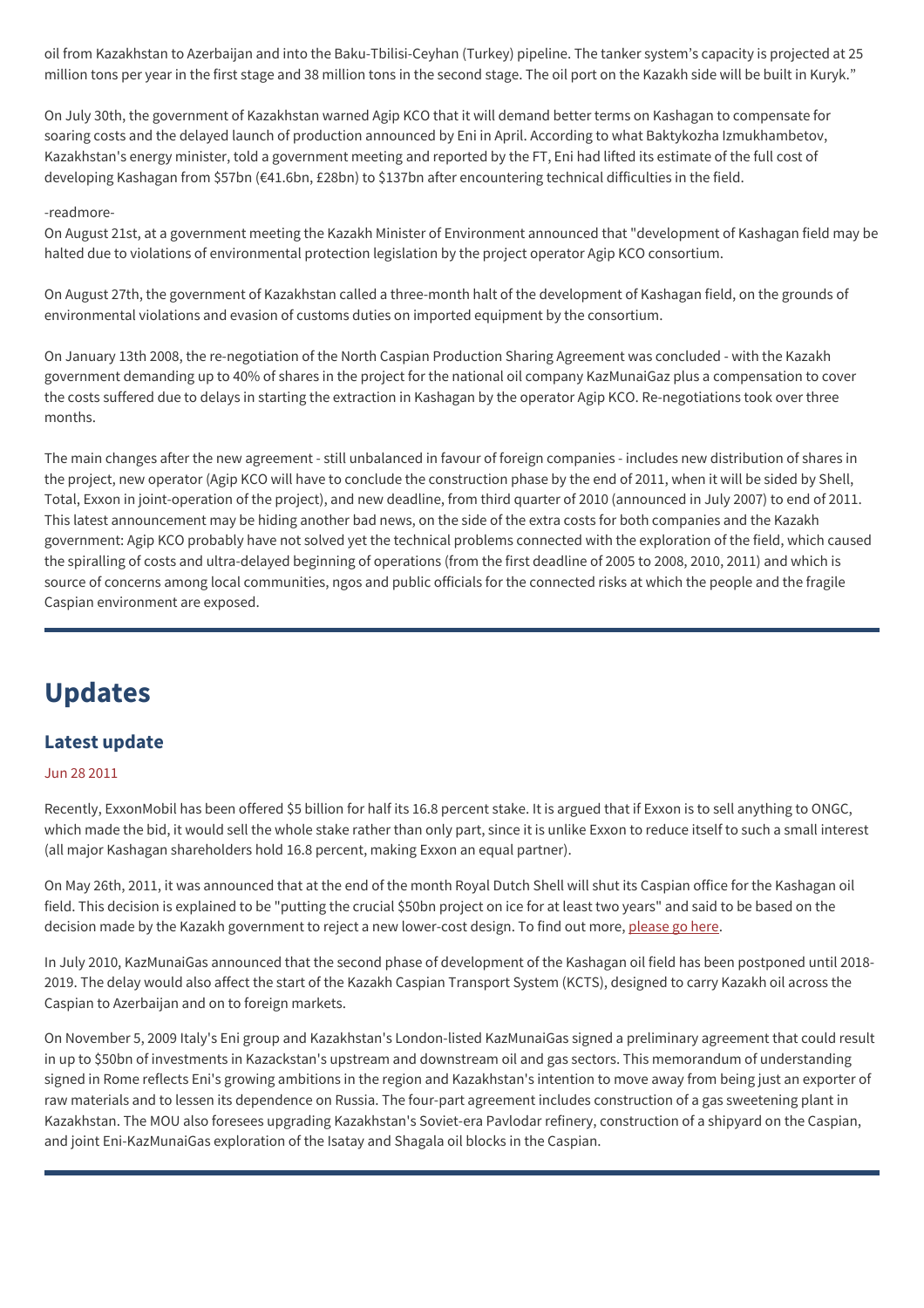# **Financiers**

| <b>Banks</b>                                                                                                                                 |                |                              |
|----------------------------------------------------------------------------------------------------------------------------------------------|----------------|------------------------------|
| <b>BNP Paribas</b> France profile                                                                                                            |                | Details $\nabla$             |
| Debt - corporate loan<br>KazMunaiGaz paid loan early in October 2008                                                                         | September 2007 |                              |
| <b>Citi</b> United States profile                                                                                                            |                | Details $\nabla$             |
| Debt - corporate loan<br>KazMunaiGas repaid loan October 2008                                                                                | September 2007 |                              |
| <b>DZ Bank</b> Germany profile                                                                                                               |                | Details $\nabla$             |
| Debt - corporate loan<br>KazMunaiGaz paid loan early in October 2008                                                                         | September 2007 |                              |
| <b>ING</b> Netherlands profile                                                                                                               |                | Details $\nabla$             |
| Advisor<br>adviser to Kazmunaigaz (KMG) on its Kazakhstan Caspian Transportation System (KCTS) project<br>source: Project Finance Issue 431  | April 2010     |                              |
| Debt - corporate loan<br>KazMunaiGaz paid loan early in October 2008<br>source: International Herald Tribune, 2 October 2008                 | September 2007 |                              |
| Mitsubishi UFJ Financial Group (MUFG) Japan profile                                                                                          |                | Details $\nabla$             |
| Debt - project finance                                                                                                                       | November 2005  |                              |
| Debt - corporate loan<br>KazMunaiGaz paid loan early in October 2008, September 2007<br>source: International Herald Tribune, 2 October 2008 |                |                              |
| Mizuho Japan profile                                                                                                                         |                | Details $\blacktriangledown$ |
| Debt - corporate loan<br>KazMunaiGaz paid loan early in October 2008<br>source: International Herald Tribune, 2 October 2008                 | September 2007 |                              |
| Debt - project finance                                                                                                                       | November 2005  |                              |
| <b>Natixis</b> France profile                                                                                                                |                | Details $\nabla$             |
| Debt - corporate loan<br>KazMunaiGaz paid loan early in October 2008                                                                         | September 2007 |                              |
| Société Générale France profile                                                                                                              |                | Details $\nabla$             |
| Approached, interested<br>As of 2009 Société Générale is no longer involved in the project.<br>source: link                                  | 2008           |                              |
| <b>Sumitomo Mitsui Banking Corporation (SMBC)</b> Japan profile                                                                              |                | Details V                    |